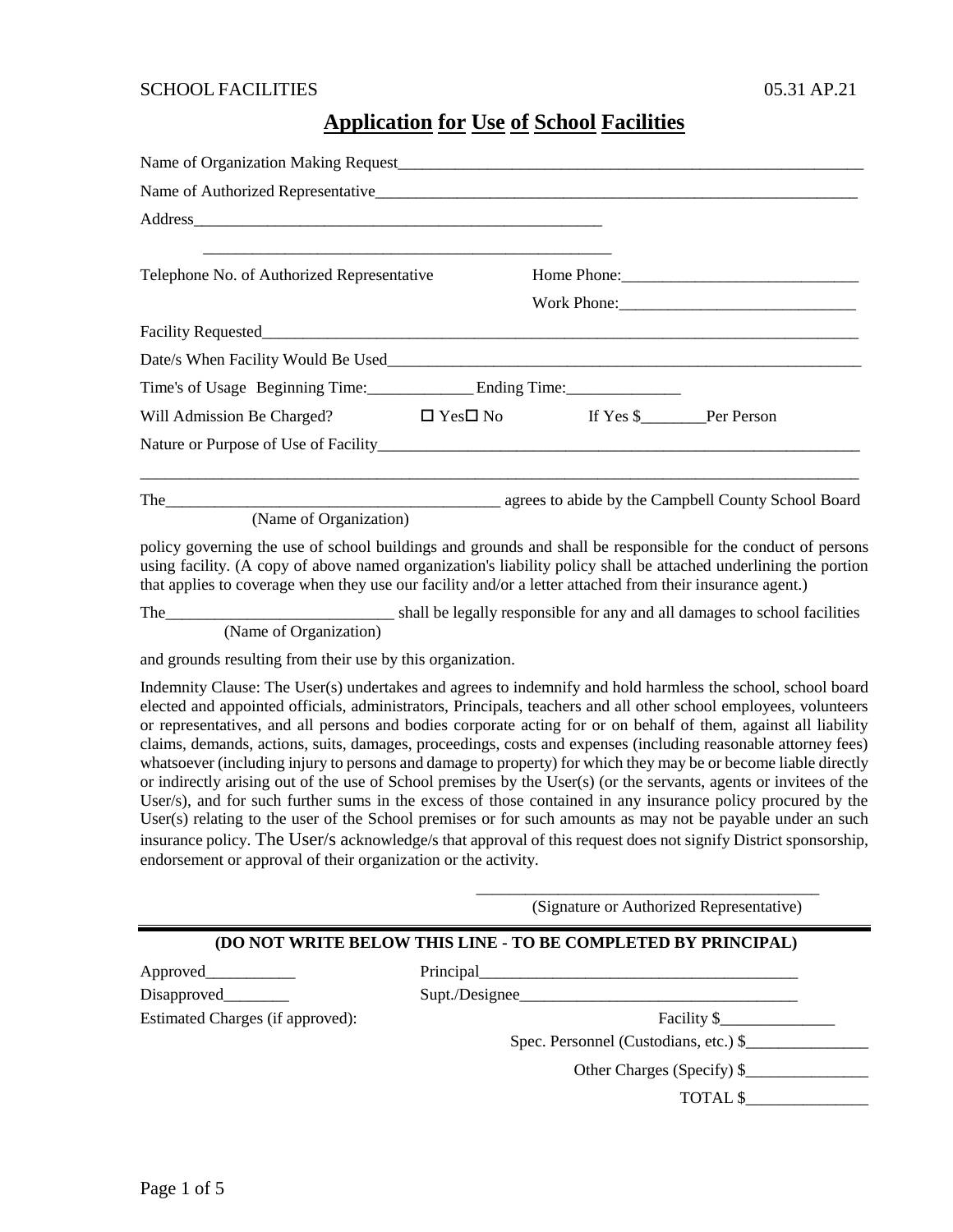### **Regulations for Single Use of School Facilities**

- 1. The request must be made through and approved by the Building Principal/administration prior to being sent to the Superintendent/designee for approval. In addition, athletic events must be approved by the Athletic Director prior to Principal approval when applicable.
- 2. Applications will be processed and charges assessed within 7-12 days. Applicants will be notified and advised via phone by Building Principal/administration when completed.
- 3. Groups living in an attendance area should use the facilities in their area. All non-school sponsored activities must pay both a facility fee and the custodial fee to be assessed by the Building Principal/administration according to the fee schedule.
- 4. User shall not represent, claim, or otherwise advertise that its use of the facility is in any way sponsored or controlled by the Campbell County School District.
- 5. The renting organization agrees to leave the facilities in as good a condition as before use and accepts responsibility for any damage or loss resulting from the rental and agrees to pay for such damages from use, whether caused by negligence, recklessness or the willfulness of the renting organization or the servants, agents or invitees of the renting organization.
- 6. The renting organization must provide an incident report to the Superintendent/designee for any accident resulting in bodily injury or damage to property of the school or others occurring on school premises or in any way connected with the use of school premises within twenty-four (24) hours of the accident.
- 7. The renting organization shall not sublease or reassign any portion of the building or item of equipment covered by the rental contract and they must confine themselves to the rooms and corridors assigned for their use, and to the approved times.
- 8. Any organization using school facilities and charging an admission fee must employ the school personnel necessary and provide adequate security police.
- 9. The Principal shall assign the use of the facilities with the following priorities A. public school activities, B. public school related activities (PTA, Boosters, and Community Education, etc.) C. other community activities.
- 10. Upon the approval of the Superintendent, the Principal may reschedule any use of the facility.
- 11. Sponsors not requiring a- cafeteria employee or a custodian must obtain a key for opening the facility and return said key immediately after the activity is over. Sponsors are responsible for the keys at all times, and should not delegate their use to anyone other than themselves.
- 12. Sponsors will be responsible to see that all doors are closed and locked after their group has entered, and will be responsible for any unauthorized persons that do enter.
- 13. Sponsors will see that no persons will be on the premises before or after the hours requested.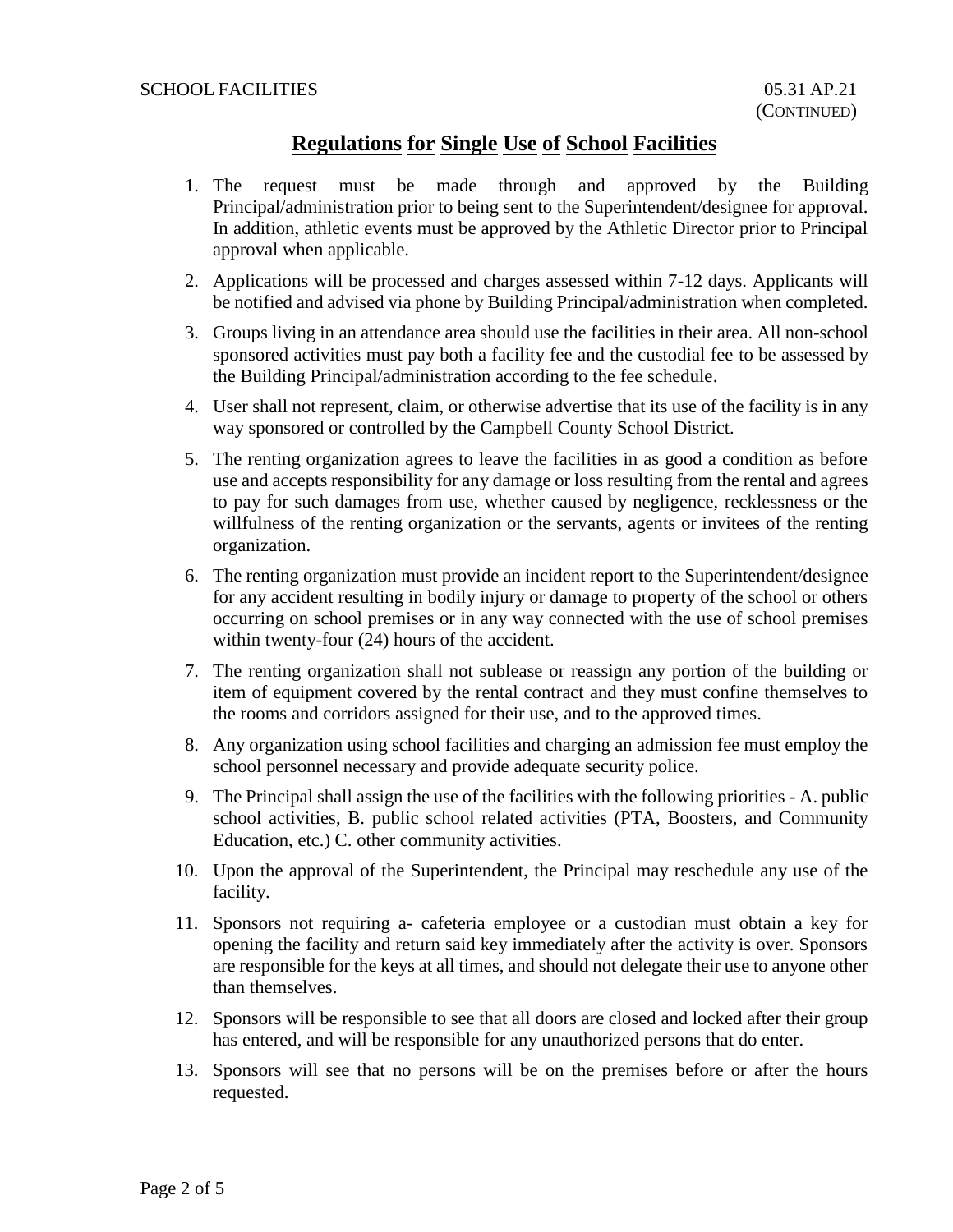### **Regulations for Single Use of School Facilities**

- 14. No smoking will be allowed inside the buildings and no alcoholic beverages will be allowed on the school premises.
- 15. Sponsors will assume responsibility for any damage or disfiguration that may occur while they are using the facility.
- 16. Facilities must be left in the same condition as they were found. Examples: cleanliness, working order, security, etc.
- 17. Sponsors will assume responsibility for the conduct of all persons present at the activity, shall be the first to enter and the last to leave, assuming responsibility that all doors are locked and secure.
- 18. Persons or groups violating any of the above conditions will be denied further use of school facilities.
- 19. Athletic camps sponsored in whole or part by coaches employed by Campbell County Schools will be charged a rate of \$5.00 per paid participant and provide proof of insurance.
- 20. The Campbell County Board of Education reserves the right to cancel, relocate or limit use. The user agrees to immediately follow the directions of District supervisory personnel.
- 21. Rental groups must pay a fifty (50%) percent deposit with remaining balance due prior to the event. Any event cancellations on behalf of the renter must be received forty-eight (48) hours in advance or administrative charges will be assessed.
- 22. Any requests for bereavement type activities (visitation, etc.) must be arranged through the appointed funeral home who will in turn communicate the request to the District to assess appropriate charges.
- 23. Any concerns, complaints or questions must be in writing to the Superintendent and will be addressed by the facility committee comprised of the Facility Director, Central Office Designee, Athletic Director (when applicable) and a School Administrator. The School Administrator will be selected from the school where the request is made.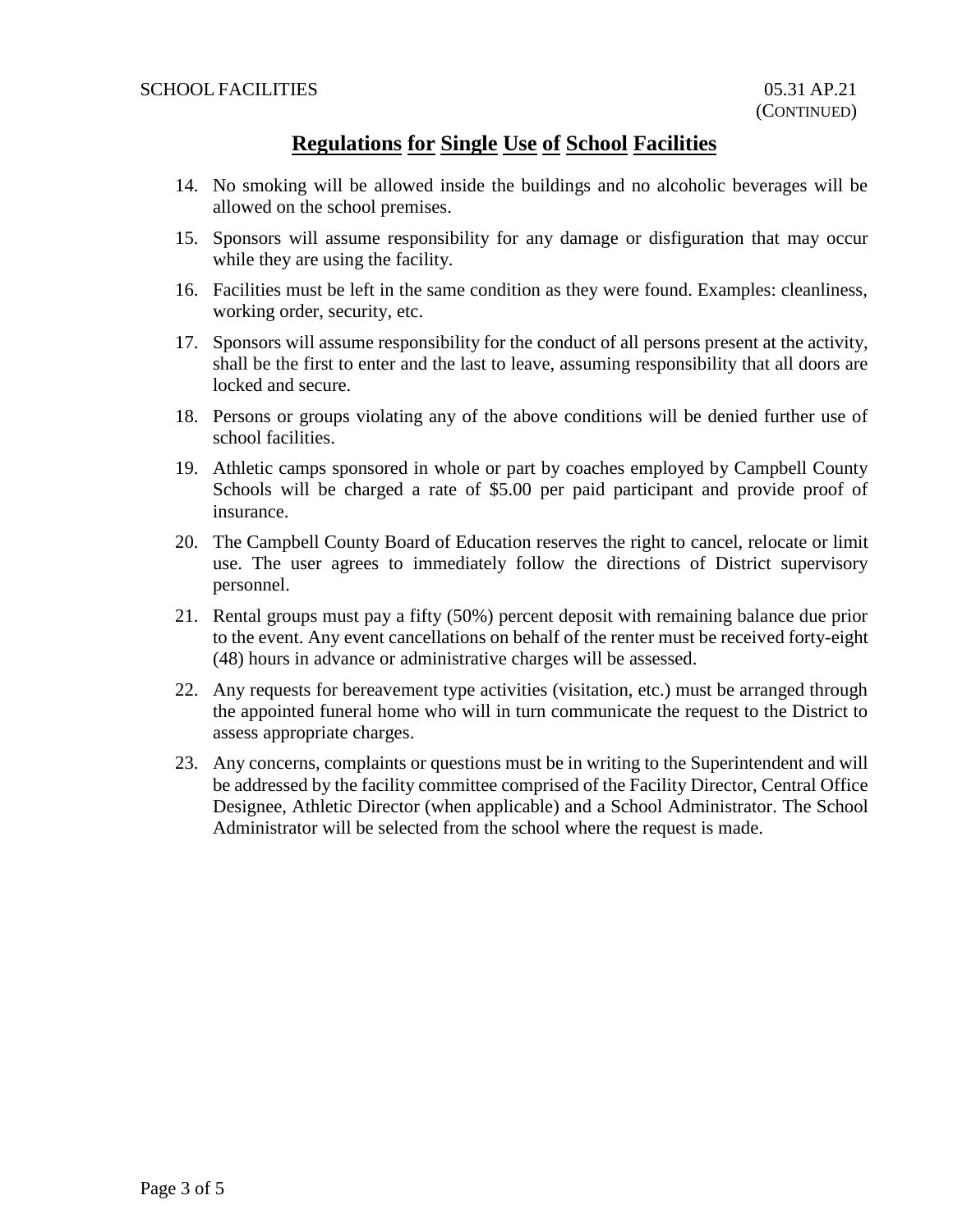# **Regulations for Single Use of School Facilities**

|                                          | <b>Group 1</b>         | Group 2<br><b>Non-District Youth</b> | Group 3<br><b>Non-District Adult</b> | Group 4              |
|------------------------------------------|------------------------|--------------------------------------|--------------------------------------|----------------------|
| <b>CCS Facility Usage Fees</b>           | <b>School District</b> | <b>Non-Profit</b>                    | <b>Non-Profit</b>                    | <b>Commercial</b>    |
|                                          | <b>Organizations</b>   | <b>Organizations</b>                 | <b>Organizations</b>                 | <b>Organizations</b> |
| <b>Gyms, Wrestling</b>                   |                        |                                      |                                      |                      |
| Elementary/Ed Center/GLE/Cline/Reiley/   |                        |                                      |                                      |                      |
| Middle School small gym                  | NC                     | \$25.00/hour                         | \$75.00/hour                         | \$255.00/hour        |
| Elementary/CRE/CRX                       | NC                     | \$45.00/hour                         | \$125.00/hour                        | \$375.00/hour        |
| Middle/High                              | <b>NC</b>              | \$45.00/hour                         | \$125.00/hour                        | \$375.00/hour        |
| <b>Auditoriums</b>                       |                        |                                      |                                      |                      |
| <b>CCHS</b>                              | <b>NC</b>              | \$75.00/hour                         | \$125.00/hour                        | \$375.00/hour        |
| <b>Cafeterias/Commons</b>                |                        |                                      |                                      |                      |
| Elementary                               | NC                     | \$75.00 per hour                     | \$125.00/hour                        | \$375.00/hour        |
| Middle/High                              | NC                     | \$75.00 per hour                     | \$125.00/hour                        | \$375.00/hour        |
| <b>Football Fields</b>                   |                        |                                      |                                      |                      |
| (*CCHS Stadium/Fieldhouse will not be    |                        |                                      |                                      |                      |
| rented)                                  |                        |                                      |                                      |                      |
|                                          |                        | \$100.00 per                         | \$1,500.00 per                       | \$1,500.00 per       |
| <b>CCMS</b>                              | NC                     | event/game                           | event/game                           | event/game           |
|                                          |                        | \$100.00 per                         | \$1,5000.00 per                      | \$1,500.00 per       |
| <b>XRDS</b> Elementary                   | NC                     | event/game                           | event/game                           | event/game           |
| <b>Soccer Fields</b>                     |                        |                                      |                                      |                      |
|                                          |                        | \$100.00 per                         | \$1,500.00 per                       | \$1,500.00 per       |
| <b>CCHS</b>                              | <b>NC</b>              | event/game                           | event/game                           | event/game           |
| <b>Tennis Courts</b>                     |                        |                                      |                                      |                      |
| (*CCHS will not be rented)               |                        |                                      |                                      |                      |
|                                          |                        |                                      |                                      | \$1000.00 per        |
| <b>CCMS</b>                              | <b>NC</b>              | <b>NC</b>                            | <b>NC</b>                            | event/game NC        |
| <b>Tracks</b>                            |                        |                                      |                                      |                      |
| (*CCHS Track/Stadium will not be rented) |                        |                                      |                                      |                      |
|                                          | <b>NC</b>              | <b>NC</b>                            | <b>NC</b>                            | \$1000.00 per        |
| <b>CCMS</b>                              |                        |                                      |                                      | event/game           |